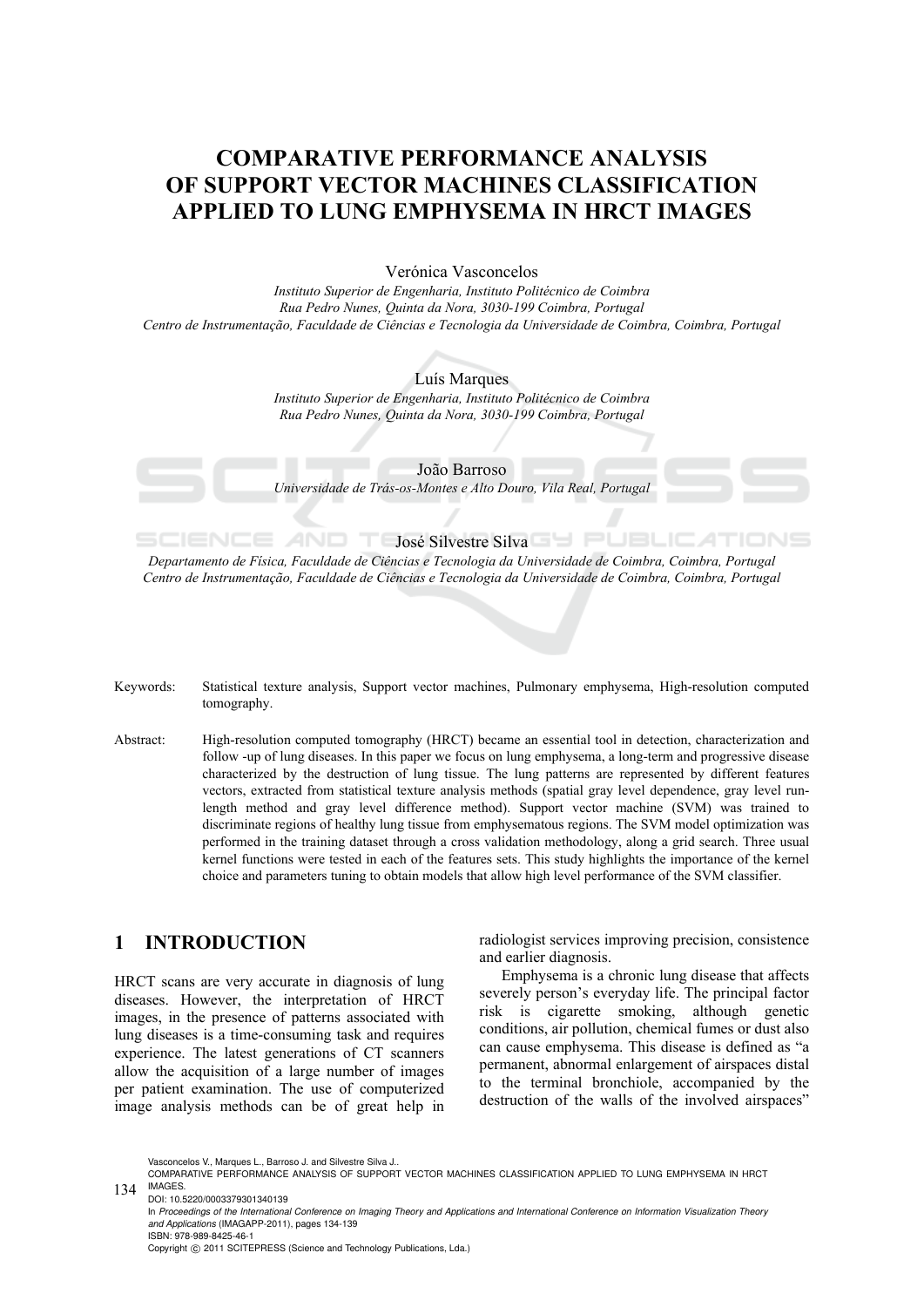(Verschakelen, 2007). The diagnosis of emphysema in HRCT images is based on the detection of regions of very low attenuation that contrast with healthy lung. Figure 1 shows examples of a region of a healthy lung and a region of emphysema.



Figure 1: Visual aspects of lung tissue pattern in CT images: a) Healthy and b) emphysema.

In this work feature extraction is based on statistical approach to describe lung tissue texture. Classification of each region of interest (ROI) in classes of lung pattern disease was performed using SVM algorithm.

SVM has emerged as an efficient technique for solving classification problems. SVM has it origin on statistic learning theory and structural risk minimization (Vapnick, 1995) (Burges, 1998). A comparative study was performed by Meyer (Meyer, 2005) between SVM and other popular classifiers. The results showed that SVM classifiers are among the best. In Depeursinge et al. (Depeursinge, 2010b) five common classifiers were compared in their ability to discriminate six lung tissue patterns in HRCT. The results of this study showed that SVM constitutes the best trade-off between the error rate and the capability of generalization. However performance of SVM strongly depends on user kernel choice and parameters selection. In training phase the SVM model optimization must be carefully done. No optimal parameter selection can lead to significant reduction in classification performance. This fact constitutes the main limitation of the use of SVM. In this work we carried out a comparative performance analysis of different kernel functions in classification ROIs of normal lung and ROIs of emphysema, under SVM model parameters variations, using features vectors extracted from three different methods.

The remainder of the paper is organized as follows. Section 2 briefly describes the feature extraction methods. Section 3 presents the theory of SVM classification algorithm. The dataset used and optimization methodology of the classifier is described in section 4. In section 5 results are presented and discussed and final conclusions are drawn in section 6.

## **2 FEATURES EXTRACTION**

Texture analysis is fundamental in medical images interpretation. In this study each texture pattern is described by their statistical properties, organized in a *n*-dimensional feature vector. The next paragraphs briefly reviews the principles of the methods used to describe ROIs texture.

In Spatial Gray Level Dependence Method (SGLDM) the second-order distribution of pixels gray levels are explored. Each entry of the cooccurrence matrix *C(i,j|d,θ)* represents the number of times a pair of gray level values (*i*,*j*) occur at distance *d*, in the direction *θ*. For each distance and orientation  $(d, \theta)$  a matrix is computed and a set of six textural measures was extracted. In Gray Level Run-Length Method (GLRLM) texture is based on run-length primitives, which corresponds to a set of consecutive pixels with the same gray level in a given direction. These primitives can be characterized by their length, direction and gray level. The run-length descriptors are extracted from the run-length matrix, where each element of  $M(a,r|\theta)$  represents the number of runs with pixels of gray level intensity *a* and length *r* along the orientation *θ*. The Gray Level Difference Method (GLDM) is a technique of texture analysis based on the occurrence of absolute difference in gray levels of pairs of pixels, in a certain distance and direction. The result is a histogram  $H(k|d, \theta)$  which gives the probability of the occurrence of the difference gray level value *k* between two pixels distant *(d,θ)*. The features extracted from the methods used are listed in Appendix. A brief description can be found in (Vasconcelos, 2010).

## **3 SUPPORT VECTOR MACHINE CLASSIFICATION**

In this section we outline the basic theory of SVM and their application on lung data classification.

## **3.1 Linear SVM**

Consider the training data represented by the pairs  $\{x_i, y_i\}$ ,  $i = 1, ..., n$ ,  $x_i \in \mathbb{R}^m$ ,  $y_i \in \{+1, -1\}$ , where the vector  $\mathbf{x}_i$  is the texture descriptors extracted from lung parenchyma regions and *yi* the class label associated by the radiologist to the training case  $i$ . The label  $+1$  is associated with emphysema class and -1 with normal class. When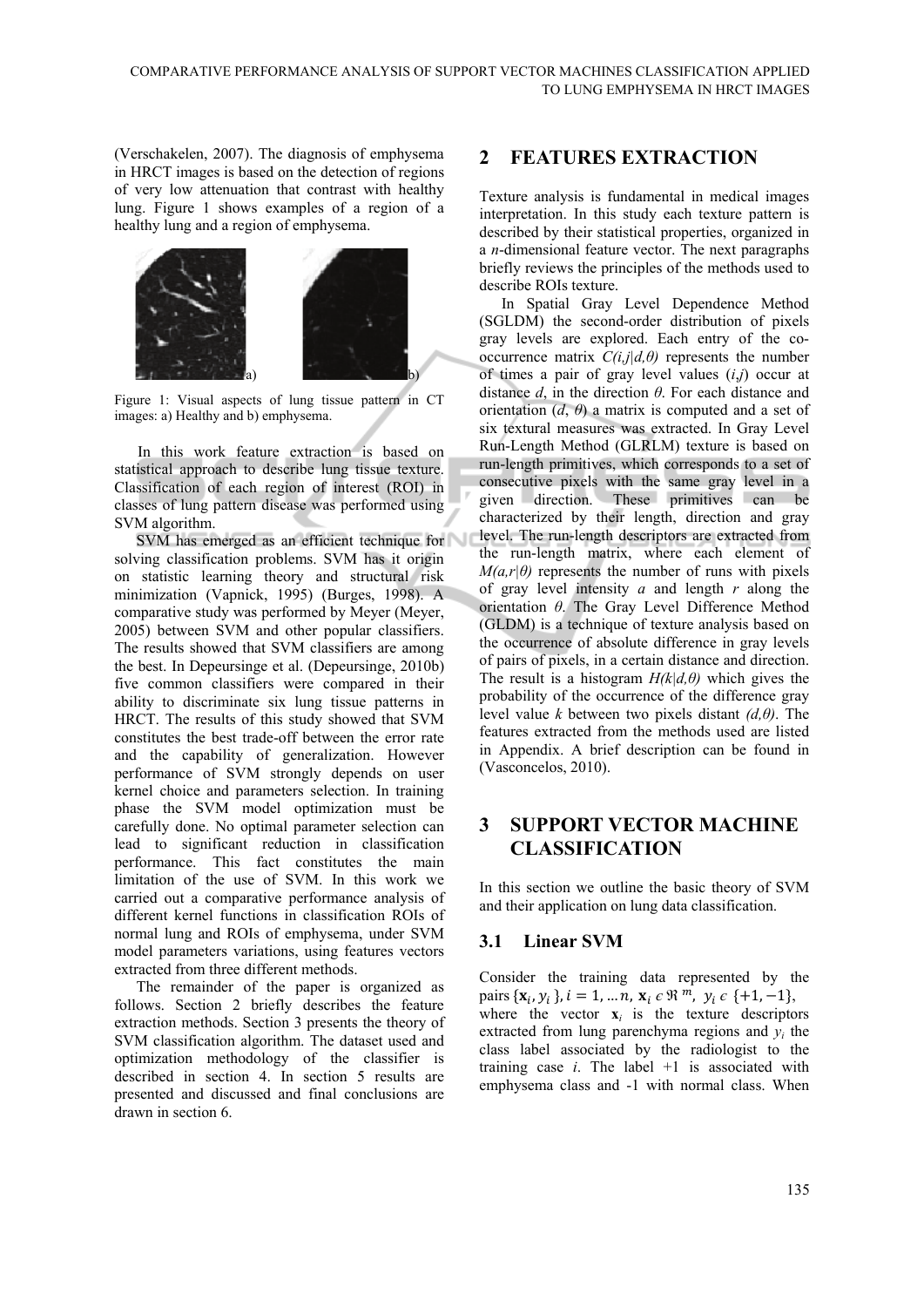data is linearly separable exists a vector  $\mathbf{w} \in \mathbb{R}^m$ and a scalar  $b \in \mathcal{R}$ , that satisfy the conditions

$$
y_i(\mathbf{w}.\mathbf{x}_i + b) - 1 \ge 0, \forall i = 1 ... n
$$
 (1)

The objective of the SVM classifier is to build an optimal hyperplane that separates the two classes in such a way that the distance (also called margin) from the hyperplane H to the nearest training data points, in each of the classes, is as large as possible, see Figure 2.



Figure 2: Optimal separating hyperplane in SVM linearly separable case.

The distance between the hyperplanes H1 e H2 is 2/||**w**||. The maximization of this margin leads to

$$
minimize \quad \frac{1}{2} ||\mathbf{w}||^2 \tag{2}
$$

subject to the equality constrains of Equation (1). A convenient way to solve constrained minimization problems is using a Lagrangian formulation, which leads to the following optimization problem:

$$
L_p = \frac{1}{2} ||\mathbf{w}||^2 - \sum_{i=1}^n \alpha_i (y_i(\mathbf{w}.\mathbf{x}_i + b) - 1)
$$
 (3)

This equation should be minimized with respect to primal variables **w** and *b* and maximized with respect to dual variables  $\alpha$  to obtain the dual formulation:

$$
L_{d} = \sum_{i=1}^{n} \alpha_{i} \frac{1}{2} \sum_{i=1}^{n} \sum_{j=1}^{n} \alpha_{i} \alpha_{j} y_{i} y_{j} (x_{i}.x_{j})
$$
(4)  
Subject to 
$$
\sum_{i=1}^{n} \alpha_{i} y_{i}
$$

$$
\alpha_{i} \ge 0, \forall i = 1 ... n
$$

In dual formulation the problem optimization is done using only the dot product of data training and respective classes. The training of SVM now involves the maximization of Equation (4) in respect

to  $\alpha$ . The points with  $\alpha_i \neq 0$  are called Support Vectors (SVs) and lie on one of the parallel hyperplane H1 or H2 (Figure 2). In the case of a two class classification problem, the decision rule becomes

$$
f(\mathbf{x}) = sgn(\sum_{i=1}^{n} \alpha_i y_i(\mathbf{x}.\mathbf{x}_i) + b)
$$
 (5)

This SVM formulation is called hard margin, since no training errors are allowed. All the training samples satisfy the inequality  $y_i f(\mathbf{x}_i) \geq 1$ .

#### **3.2 The NonLinear Case**

In some cases, a linear hyperplane is unable to separate the classes appropriately. The SVM strategy is to map the input data into a high dimensional feature space by a mapping  $\Phi$ :  $\mathfrak{R}^m \to H$ , in order to improve the separability between classes. This method is known as nonlinear SVM. In the feature space the decision function becomes:

$$
f(\mathbf{x}) = sgn(\sum_{i=1}^{n} \alpha_i y_i K(\mathbf{x}, \mathbf{x}_i) + b)
$$
 (6)

There are several kernels functions  $K(\mathbf{x}, \mathbf{x}_i) = \Phi(\mathbf{x}) \cdot \Phi(\mathbf{x}_i)$  that can be used to solve nonlinear problems. Some of the most common choices are:

• Linear:

$$
K(\mathbf{x}, \mathbf{x}_i) = \mathbf{x} \cdot \mathbf{x}_i \tag{7}
$$

• Gaussian Radial Basis Function (RBF):

$$
K(\mathbf{x}, \mathbf{x}_i) = \exp(-\|\mathbf{x} - \mathbf{x}_i\|^2 / 2\sigma^2)
$$
 (8)

• Polynomial:

$$
K(\mathbf{x}, \mathbf{x}_i) = (\gamma(\mathbf{x} \cdot \mathbf{x}_i) + \delta)^d
$$
  
with  $\gamma > 0, \delta > 0, d > 0$  (9)

#### **3.3 The Inseparable Case**

When information classes, obtained from CT data are not totally separable by linear boundaries, the SVM formulation is called soft margin. In this case slack variables are introduced to relax the constraints of Equation (1) that becomes:

$$
y_i(\mathbf{w}.\mathbf{x}_i + b) \ge 1 - \xi_i
$$
  
subject to  $\xi_i \ge 0, \forall i = 1 ... n$  (10)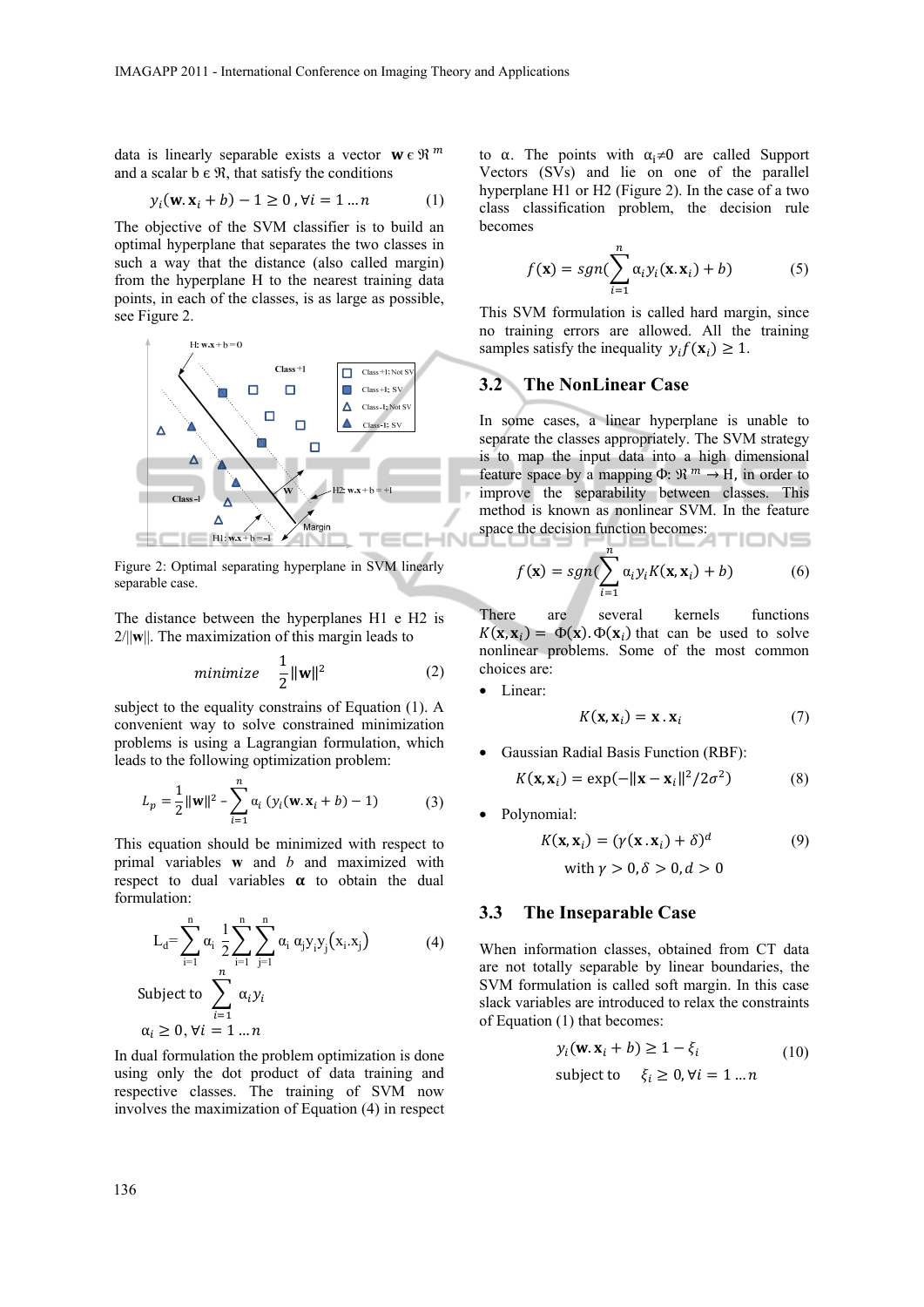The optimization problem is formulated in this situation as

$$
minimize \quad \frac{1}{2} ||\mathbf{w}||^2 + C \sum_{i=1}^{n} \xi_i \tag{11}
$$

The regularization parameter C is a trade-off between the maximization of de margin (first part of Equation 11) and minimization of training errors. The optimization process is similar to the separable case except the constraints that become  $0 \leq \alpha_i \leq C$ .

## **4 METHODOLOGY**

#### **4.1 Dataset and Features Definitions**

In this study part of a dataset that is being organized in collaboration with Radiology Department of Coimbra University Hospital. The dataset contain examples of representative patterns associated with normal and lung disease tissue. The visualization of CT images, selection and characterization of the ROIs by radiologists, is done with a user friendly software, developed by the authors for this propose (Vasconcelos, 2009). HRCT images were acquired using multidetector row scanner from General Electric Healthcare (LightSpeed VCT 64), with a slice thickness of 1.3 mm. Each image is stored in 512x512 pixels with 16-bit gray level, using DICOM (Digital Imaging and COmmunications in Medicine) standard. Each image was displayed using a lung window with a centre of -700 Hounsfield Units (HU) and a width of 1500 HU.

From 290 scans of 82 patients (#55 male and #27 female) with an average age of 65±15 years, radiologists outlined #185 ROIs of emphysema, including different types and severities of emphysema and #105 of normal ROIs. From each scan only one ROI was obtained.

In a previous study we evaluated the importance of a set of parameters in the classification accuracy of lung CT images, such the size of the ROIs, the quantization level and features used to characterize each texture ROI (Vasconcelos, 2010). These results are the starting point for some options taken in the study described in this paper.

Each ROI is characterized as an *n*-dimensional feature vector obtained from SGLDM, GLRLM and GLDM. The four directions  $\{0^\circ, 45^\circ, 90^\circ, 135^\circ\}$  are considered for the three methods. In GLDM the six features are obtained over an intersample of 1 to 4 pixels, resulting in a *96*-dimensional feature vector. Using SGLDM the intersample used was 1 and 2

resulting in a set of *48* features. The *44*-dimensional feature vector obtained with GLRLM results from the eleven features extracted over the four directions. For standardization reasons all ROIs were quantified to 32 gray levels, despite the fact the best performance for GLDM's features were obtained for a quantization levels of 64 gray levels (only 0.7% better). The minimum and maximum HU value is calculated for all ROIs of the dataset and each ROI is quantized according to this value. All features were independently normalized to zero mean and unit variation.

## **4.2 Classifier Evaluation**

The dataset (#290 ROIs) was divided in train and test set, 70% for training and 30% for testing. Then, ROIs of train and test sets are split in smaller ROIs of 40x40 pixels (#980 in train set and #331 in test set).

The search for the optimal parameters is carried out using a grid search methodology. Initially a coarse search is done. For every point of the search space a *k*-fold cross validation (CV) is performed. The parameters that allow the best mean CV accuracy were selected and a fine grid search is carried out around the selected parameters, for refinement. The final classifier model is built using all training data and the optimal parameters previously obtained. Model is evaluated in test patterns. The accuracy (the number of correctly classified samples divided by the total samples in the test set); sensibility (the number of samples correctly classified as positive divided by the total number of positive samples in the test set) and specificity (the number of samples correctly classified as negative divided by the total number of negative samples in the test set) are computed.

## **5 EXPERIMENTS AND RESULTS**

The SVM kernel functions tested were linear (equation 7), RBF (equation 8), and polynomial (equation 9, considering  $\gamma = 1$ ,  $\delta = 1$  and  $d = 3$ ). The classification was performed using SVM classifier available in bioinformatics toolbox of MATLAB (MATLAB, 2009).

The parameter adjustment methodology was performed for the regularization parameter C for linear and polynomial kernels and  $(C, \sigma)$  for RBF kernel. First, we evaluate the parameters values using a coarse grid in C=2<sup>-5</sup>, 2<sup>-4.5</sup>, 2<sup>15</sup> and  $\sigma$ =2<sup>-2</sup>, 2<sup>-1</sup>  $1.5, \ldots, 2^7$  and then focus the search in a finer grid. If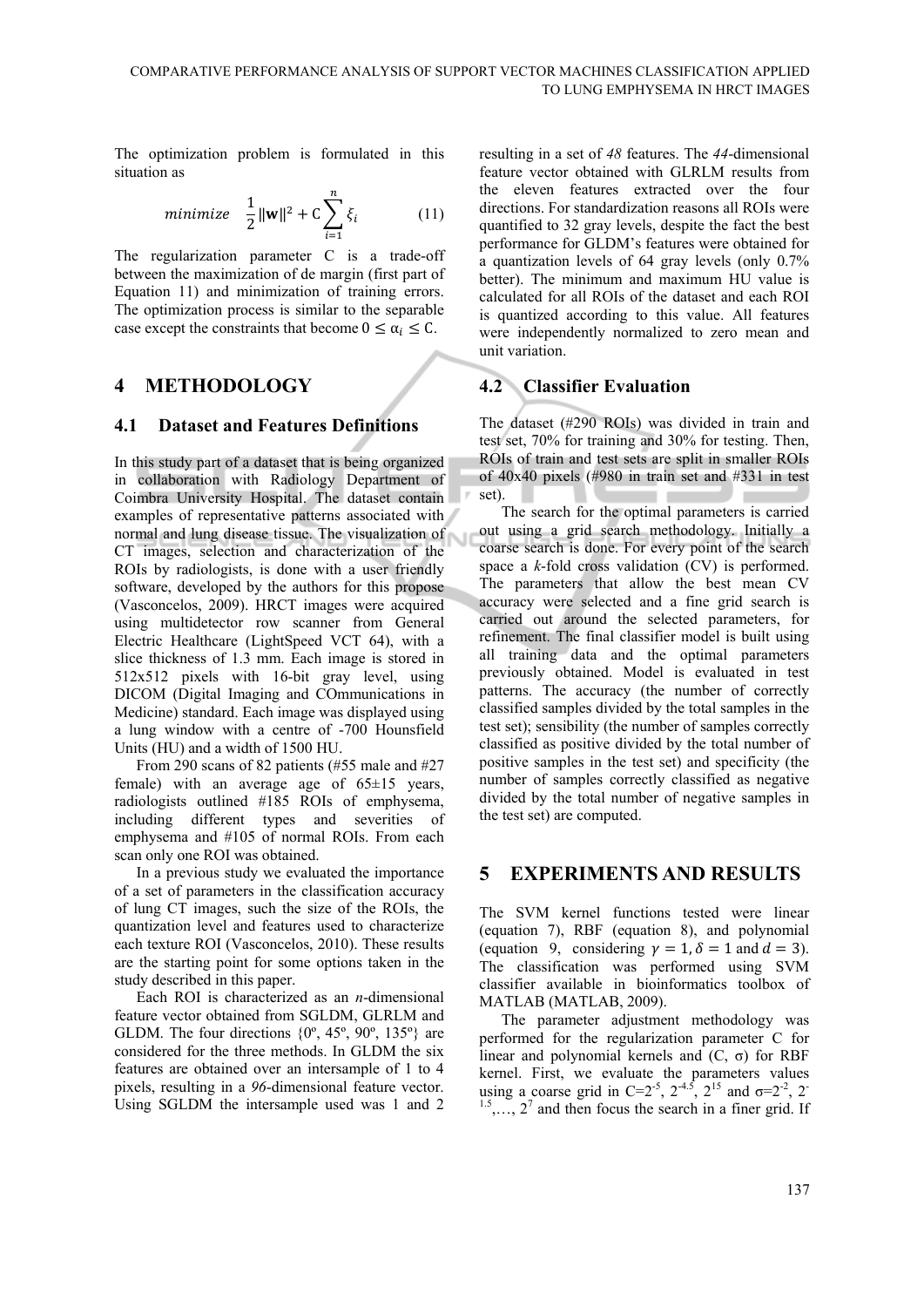the pair  $(2^c, 2^s)$  generates the lowest cross validation error, a finer search is performed around them with a step of 0.25 upward and downward. Figure 3 and 4 depicts graphics contours of CV accuracy and number of SV, after a *10*-fold cross validation, for RBF Kernel and features extracted with GLDM.



Figure 3: CV accuracy (%) obtained along the search space for finding  $(C, \sigma)$  parameters. GLDM features and RBF kernel were considered. ANIT TEC IHNO

A heuristic analysis of the curves of Figure 3 allows a good understanding of the parameters space and a way of reduce search space. Variations in accuracy results are of the order of 45%. The worst accuracy was 41.5%, obtained in grid coordinates  $(C=2^{-4}, \sigma=2^7)$  and the best accuracy was 92.8% obtained at  $(C=2^5, \sigma=2^{2.5})$ . The number of SV varied between 152 and 785. A similar methodology was performed for all the kernels and features sets.



Figure 4: Number of SV obtained along the search space for finding (C, σ) parameters. GLDM features and RBF kernel were considered.

Table 1 illustrates the results obtained for the parameters that best handled the classification problem. The highest classification accuracy (Acc), sensibility (Sen) and specificity (Sp) was achieved with RBF kernel, for all the features extraction

methods. However, the parameter tuning must be carefully done to obtain the optimal parameters. According to the experiments, the polynomial kernel originated the SVM models that achieved the worst metrics. The large values of the regularization parameter C, that correspond to a high penalization to misclassified samples, can compromise the performance of the model because correspond to an overfitting situation. However, more experiments are necessary since this kernel function was used with the parameters γ, δ and *d* fixed. The adjustment of these parameters might lead to better results.

Table 1: Results obtained for the three sets of features and kernels.

| Method       | Kernel     | N٠<br>sv | $Lg(C); Lg(\sigma)$ | Acc<br>CV (%) | Acc<br>(96) | Sen<br>(96) | Sp<br>(96) |
|--------------|------------|----------|---------------------|---------------|-------------|-------------|------------|
| <b>SGLDM</b> | Linear     | 117      | 4.25                | 95.3          | 89.8        | 91.3        | 88.1       |
|              | <b>RBF</b> | 130      | 5.25:2.5            | 99.0          | 94.3        | 96.5        | 91.8       |
|              | Poly       | 231      | $_{11}$             | 96.3          | 87.7        | 89.6        | 85.5       |
|              | Linear     | 45       | 3.50                | 98.4          | 96.1        | 99.4        | 92.5       |
| <b>GLRLM</b> | <b>RBF</b> | 73       | 9; 4.5              | 98.9          | 96.4        | 99.4        | 93.1       |
|              | Poly       | 54       | 13                  | 98.5          | 92.5        | 93.1        | 91.8       |
|              | Linear     | 203      | з                   | 87.0          | 81.9        | 76.9        | 87.4       |
| <b>GLDM</b>  | <b>RBF</b> | 355      | 5:2.75              | 93.1          | 88.6        | 85.0        | 92.5       |
|              | Poly       | 266      | 12                  | 90.1          | 80.2        | 75.4        | 85.3       |

An interesting characteristic of SVM is that the optimization problem leads to a sparse solution, in the sense that only SV points of the feature space have  $\alpha \neq 0$  (in Equation 6). This fact is very attractive from the computational point of view, specially for large datasets. Analyzing Table 1, we can conclude that GLRLM features led to the best results in all the metrics, with the less number of SV. With this feature set, linear kernel is also a good option, allowing results very similar to RBF kernel.

### **6 CONCLUSIONS**

In this paper a comparative performance analysis in discrimination of lung emphysema pattern in HRCT images from healthy pattern was presented. Three common kernel functions were tested with different statistical features sets. A grid search was carried out in order to get the optimal parameters which influence the model performance. From presented study, it's clear that the kernel choice and parameters tuning is crucial to maximize the SVM performance. In the three features sets tested, the RBF kernel achieved the highest performances. The polynomial kernel was not the ideal function for